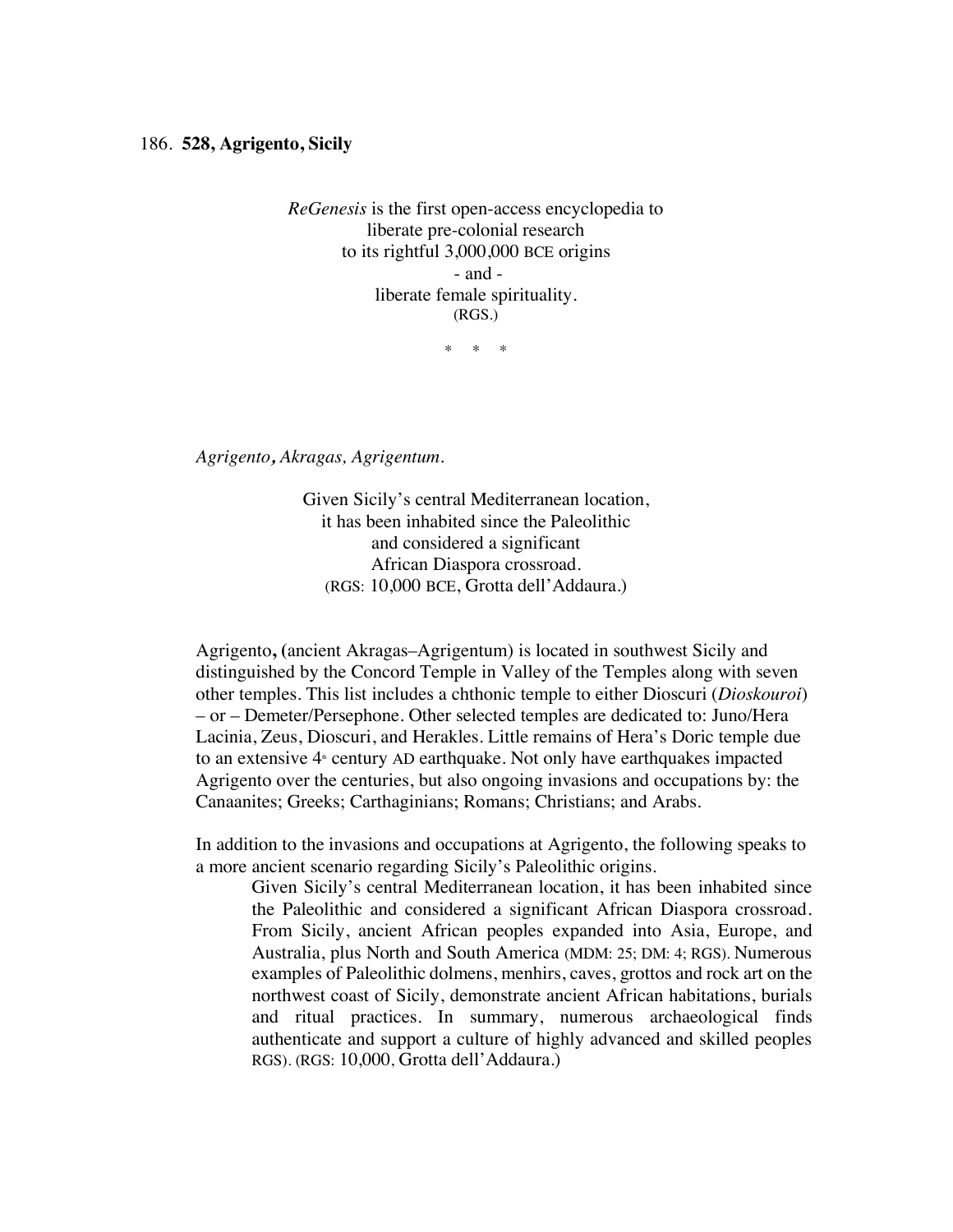The Agrigento sites and temples \* of Demeter – Persephone (Kore) deserve special mention here. As noted, one of the seven temples is dedicated to Dioscuri (*Dioskouroi*). It is known as the temple of the chthonic deities but originally may well have been dedicated to chthonic Demeter – Persephone. (Final determination is pending.) In addition to the 'likely' Demeter – Persephone chthonic temple, further Agrigento temple remnants of Demeter – Persephone are located in the eastern part of the city under the Christian Church, St. Biagio. \*\* Other Demeter – Persephone sacred sites at Agrigento are two subterranean grottos that include natural springs and busts of Demeter and Persephone (Kore) suggesting a ritual area (or Mystery Center) similar to the grotto/pool in the Bogazkoy Complex, Anatolia and the Fossa Sanguinis in the Porta Laurentina at Ostia Rome. \* (See numerous examples in the GSA section below.) \*\* The practice of Christian churches subsuming Pagan sites was far from uncommon (RGS). (RGS: 370, Isis and Philae, Egypt.)

Regarding Demeter/Kore's mystery centers and agrarian festivals, Agha-Jaffar says that the Lesser Mysteries were a purification requirement and introductory initiation to the Greater Mysteries.

The Greater Mysteries, which lasted nine days (symbolic of the nine months of pregnancy and reminiscent of Demeter's search for her daughter before learning of her abduction to the underworld), also consisted of purifications and sacrifices, concluding in a final, visionary experience. …Purification, fasting, prayers, sacrifices, and the drinking of a barley potion, kykeon, were involved. …Although the grain was nothing more than grain, it may possibly have come to represent the gifts that Demeter and Persephone had bestowed on mankind [humankind]. Demeter provided food and wealth; Persephone presented the possibility of birth under the earth (DPL: 9). (GWWS: 77.)

In the agrarian festivals, Mother Earth Demeter/Persephone (Kore) held a prominent position as "worshippers expressed concern for the fertility of the earth and are thought to have confessed the earth to be nourished and protected by the divine mother." (TAM: 6.) This was especially evident in the double goddess \* Demeter – Persephone (Kore) Eleusinian Mysteries until the introduction of the male fertility figure Iakchos, later Triptolemos. \* (RGS: 1000, Double Goddess Transition.)

Among the ancient Mystery Rites are:

Andanian Mysteries of Messenia, Dionysian Mysteries, naturalized Anatolian Mysteries, and the Demeter (Mother) and Persephone/Kore (Daughter) Eleusinian Mysteries. Also, deserving of mention are the Samothrace Cabiric Mysteries second only to the Eleusinian Mysteries. Mystery (*mysterion* in Greek) means closed or secret. 'Vows of silence were meant to ensure that the initiate would keep the holy secret from being revealed to outsiders' (TAM: 4; RGS). (RGS: 500, Greek Mysteries).

Further Sicily research: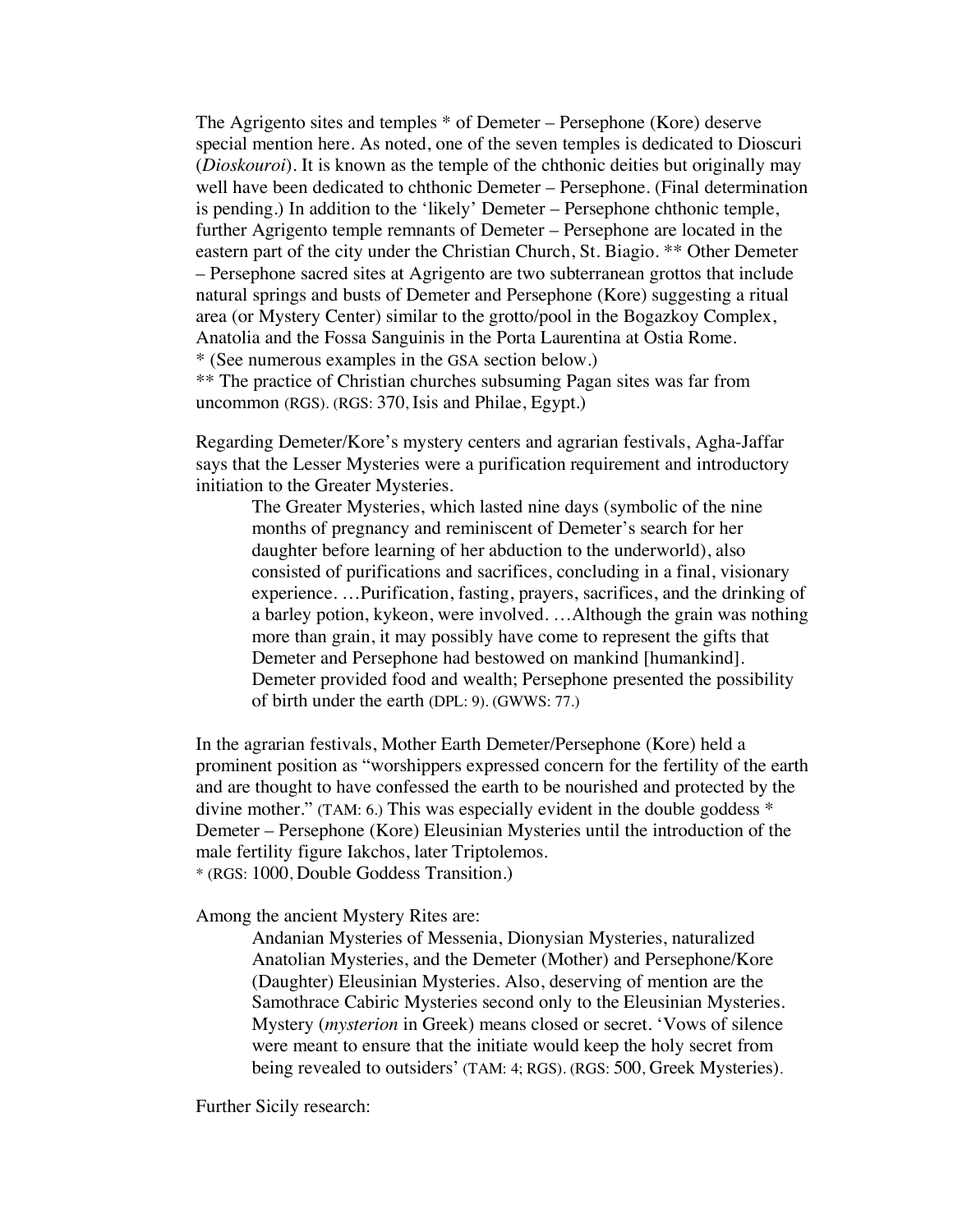- Birnbaum, Lucia Chiavola. *Black Madonnas: Feminism, Religion, and Politics in Italy.* Boston, MA: Northeastern University Press, 1993. (BLM.)
	- \_\_\_\_\_. *Dark Mother: African Origins and Godmothers*. San Jose, CA: Authors Choice Press, 2001. (DM.)
- \_\_\_\_\_. "African Origins with a Semitic Overlay: Dark Mother of Ancient Europeans." Papers presented at the World Conference on Matriarchal Studies. Luxemburg, 5-7 September 2003. (AO.)
- \_\_\_\_\_. "The Future Has an Ancient Heart: Legacy of African Migration Paths in Europe, Sardinia, Sicily, and Tuscany in Italy, Basque Region and Andalusia in Spain; Brittany and the South of France." Working paper presented at, "Societies of Peace. Past, Present, Future 2<sup>nd</sup> World Congress on Matriarchal Studies, San Marcos and Austin, Texas." Sep. 29-Oct. 2, 2005: Revised and edited on Sep. 7, 2005. (FHL.)
- Cavalli-Sforza, Luigi Luca, and Francesco Cavalli-Sforza. *The Great Human Diasporas: The History of Diversity and Evolution*. New York, NY: Helix Books, 1995. (GHD.)
- Cavalli-Sforza, Luigi Luca. "Genetic Evidence Supporting Marija Gimbutas' Work on the Origin of Indo-European People*." From the Realm of the Ancestors: An Anthology in Honor of Marija Gimbutas*. Ed. Joan Marler. Manchester, CT: Knowledge, Ideas and Trends, Inc., 1997. 93-101. (GE.)
- Malfitano, Giovanni. "The History of the Italian Island." *Sicily the Island of Sun* (2003-2004). 23 Nov. 2005. (HIL.)
- McConnell, Brian E. and John Chervinsky. *La Muculufa II: Excavation and Survey of the Regione Siciliana, Soprintendenza Ai Beni Culturali Ed Ambientali Di Agrigento in Collaboration with Brown University*. Providence, RI: Center for Old World Archaeology and Art, Brown University. 1995. (LM.)
- Quatriglio, Giuseppe. *A Thousand Years in Sicily: From the Arabs to the Bourbons*. New York, NY: Legas, 1991. (TY.)
- Sestieri, Anna Maria Bietti, Maria Costanza Lentini, and Giuseppe Voza. *Guide Archeologiche Preistoria e Protostoria in Italia: Sicilia Orientale Ed Isole Eolie.* Sicily: A. B. A. C. O., 1995. (GAPP.)
- Further research on Demeter Persephone/Kore mystery sites, rites, and rituals:
- Agha-Jaffar, Tamara. *Demeter and Persephone: Lessons from a Myth*. Jefferson, NC: McFarland, 2002. (DPL.)
- Benko, Stephen. *The Virgin Goddess: Studies in the Pagan and Christian Roots of Mariology*. Leiden, Netherlands: E. J. Brill, 1993. 174-175. (TVG.)
- Bernal, Martin. *Black Athena: The Afroasiatic Roots of Classical Civilization*. London, England: Free Association Books, 1987. 69-73. (BA.)
- Burkert, Walter. *Ancient Mystery Cults.* Cambridge, MA: Harvard University Press, 1987. (AMC.)
- Cichon, Joan. "Demeter and the Eleusinian Mysteries: Ancient Origins and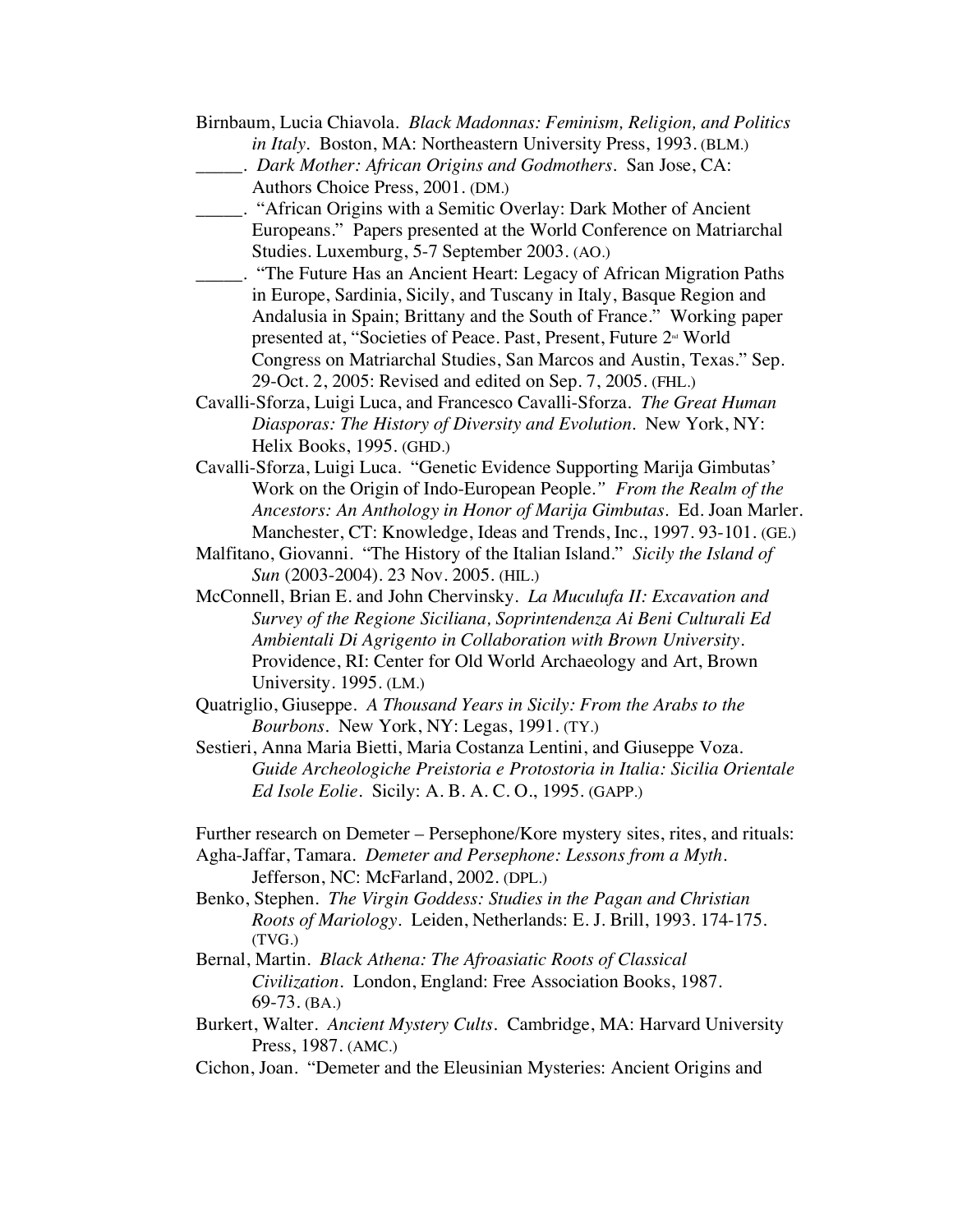Modern Impact." *Myths Shattered and Restored*. Ed. Marion Dumont and Gayatri Devi. USA: Women and Myth Press: 2016. 218-262. (DEM.)

- Coldstream, J. N. *Deities in Aegean Art: Before and after the Dark Age*. Bedford College, Bedford, England: University of London, 1977. (DIAA.)
- Connelly, Joan Breton. *Portrait of a Priestess: Women and Ritual in Ancient Greece.* Princeton, NJ: Princeton University Press, 2007. (PP.)
- Curran, L. C. "Rape and Rape Victims in the Metamorphoses." *Arethusa* 11.1-2 (1978): 213-241. (RPV.)
- D'Alviella, Count Goblet. *The Migration of Symbols.* 1894. New York, NY: New York University Press, 1956. (TMS.)
- \_\_\_\_\_. *The Mysteries of Eleusis: The Secret Rites and Rituals of the Classical and Greek Mystery Tradition.* London, England: Aquarian Press, 1981. (MOE.)
- Gimbutas, Marija Alseikaite. *The Living Goddesses*. Supplemented and Ed. by Miriam Robbins Dexter. Berkeley, CA: University of California Press, 1999. Proof copy. (TLG.)
- Godwin, Joscelyn. *Mystery Religions in the Ancient World*. London, England: Harper and Row, 1981. (MRAW.)
- Harrison, Jane Ellen. *Prolegomena to the Study of Greek Religion*. 1962. London, England: Merlin Press, 1980. 271-278. (PSGR.)
- Hinds, Stephen. *The Metamorphosis of Persephone: Ovid and the Self-Conscious Muse*. Cambridge [Cambridgeshire], England: Cambridge University Press, 1987. (MOP.)
- Lash, John Lamb. *Not in His Image: Gnostic Vision, Sacred Ecology, and the Future of Belief.* White River, VT: Chelsea Green Publishing, 2006. (NHI.)
- Lincoln, Bruce. "The Rape of Persephone: A Greek Scenario of Women's Initiation." *The Harvard Theological Review* 72.3/4 (Jul.-Oct. 1979): 223-235. (TRP.)
	- \_\_\_\_\_. *Emerging from the Chrysalis: Studies in Rituals of Women's Initiation.* Cambridge MA: Harvard University Press, 1981. (EFTC.)
- Lubell, Winifred Milius. "Temples of the Great Goddess." *Heresies: A Feminist Publication on Art and Politics.* (Revised Edition). 2.1, Issue 5 (1982): 32-39. (TGG.)
- Meyer, Marvin W., Ed. *The Ancient Mysteries, A Sourcebook; Sacred Texts of the Mystery Religions of the Ancient Mediterranean World*. San Francisco, CA: Harper & Row, 1987. (TAM.)
- Noble, Vicki. *The Double Goddess: Women Sharing Power*. Rochester, VT: Bear and Co., 2003. (DG.)
- Poruciuc, Adrian. *Prehistoric Roots of Romanian and Southeast European Traditions*. Eds. Joan Marler, and Miriam R. Dexter. Sebastopol, CA: Institute of Archaeomythology, 2010. 41-42, 51-61. (PRR.)
- Richlin, Amy. "Reading Ovid's Rapes." *Arguments with Silence: Writing the History of Roman Women*. Ann Arbor, MI: The University of Michigan Press, 2014. 158-179. (ROR.)
- Scully, Vincent. *The Earth, The Temple, The Gods*. 1962. New Haven, CT: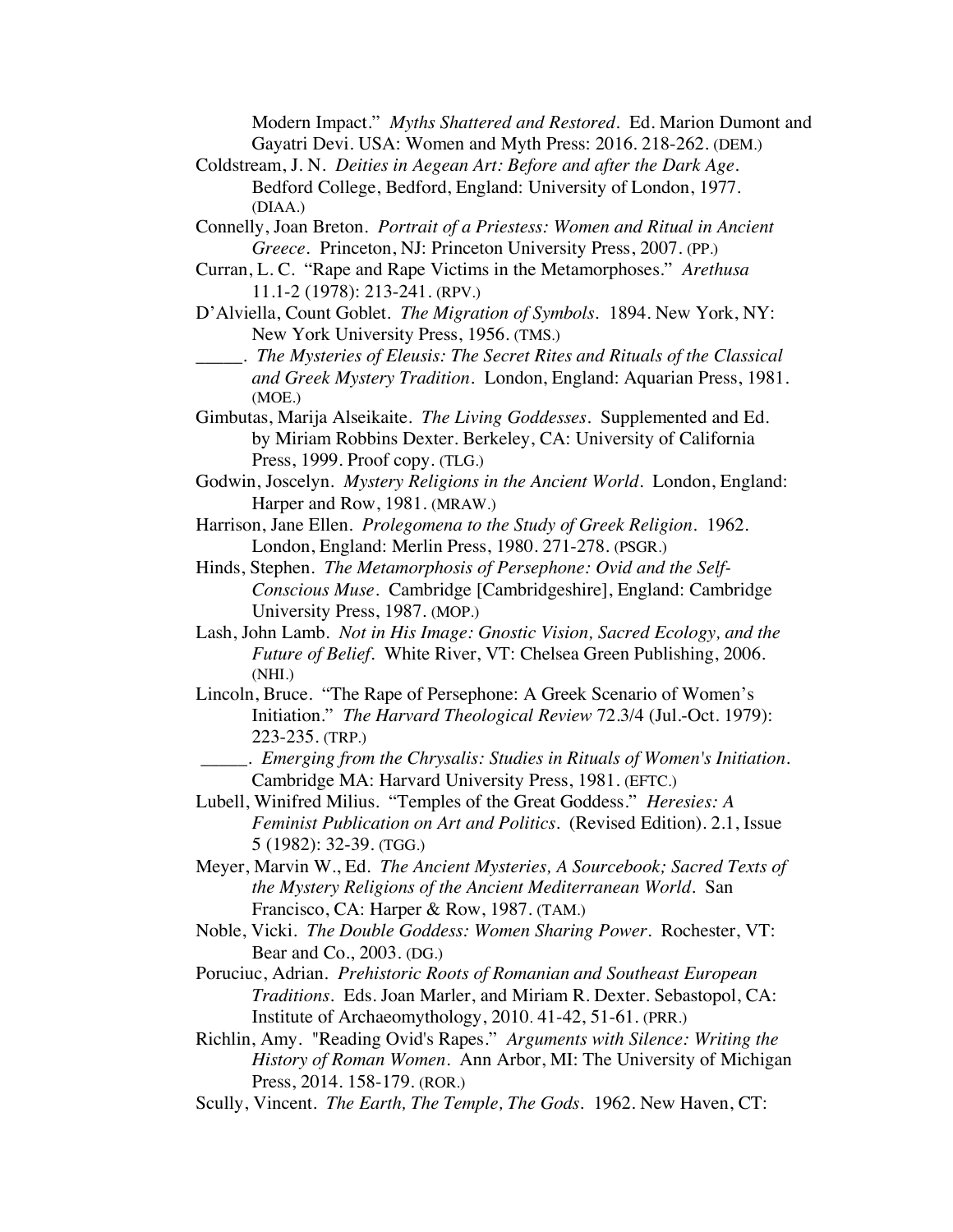Yale University Press, 1979. (ETG.)

Willetts, R. F. *Cretan Cults and Festivals*. New York, NY: Barnes and Noble, 1962. (WCC.)

Contemporary information on earth-inclusive paradigms that complement Gaian natality and 'being-toward-life' (GAN: 127):

- Aldridge, Jerry, and Lois M. F. Christensen. *Stealing from the Mother: The Marginalization of Women in Education and Psychology from 1900-2010*. Charlotte, NC: Baker and Taylor, 2013. (SFM.)
- Atwood, Margaret. *The Handmaid's Tale*. Oxford, England: Heinemann Educational Publishers/Heinemann New Windmills, 1985. (HMT.)
- Barrett, Ruth. *Women's Rites, Women's Mysteries: Intuitive Ritual Creation*. Woodbury, MN: Llewellyn Publications, 2007. (WRW.)
- Berkes, Fikret. *Sacred Ecology*. New York, NY: Routledge, 2008. (SAE.)
- Berry, Thomas. *The Dream of the Earth*. San Francisco: CA Sierra Club Books, 1988. (DOTE.)
- **EXECUTE:** "Befriending the Earth: A Theology of Reconciliation Between Humans and the Earth." Mystic, CN: Twenty-Third Publications, 1991. (BTE.)
- Buzzell, Linda, and Craig Chalquist. *Ecotherapy: Healing with Nature in Mind.* San Francisco, CA: Sierra Club Books, 2009. (EHL.)
- Cadman, David. "The Wheel of Life." *Resurgence*. Issue 170 (May-Jun. 1995): 39. (TWL.)
- Capra, Fritjof. *The Tao of Physics*. Bungay, Suffolk, England: Fontana, 1981. (TTP.)
- \_\_\_\_\_. *The Turning Point; Science, Society and the Rising Culture*. London, England: Wildwood House, 1982. (TTP2.)
- \_\_\_\_\_. *The Web of Life: A New Understanding of Living Systems*. New York, NY: Anchor, 1996. (WOL.)
	- \_\_\_\_\_. "The Web of Life." *Resurgence* 178 (Sept.-Oct. 1996): 24-29. (WOL2.)
- Caron, Charlotte. *Shifting Horizons: A Study in Feminist Ritual Thealogy*. Diss. The Union Institute, 1991. Ann Arbor, MI: ProQuest/UMI, 1991. Publication No. 9214036.) (SHS.) (Includes Saskatchewan Christian Feminist Network.)
- \_\_\_\_\_. To Make and Make Again: Feminist Ritual Thealogy. New York, NY: Crossroad, 1993. (MMA.)
- Carson, Rachel, Lois Darling, and Louis Darling. *Silent Spring.* Boston, MA: Houghton Mifflin, 1962. (SIP.)
- Clifford, Anne M. "Feminist Perspectives on Science: Implications for an Ecological Theology of Creation." *Journal of Feminist Studies in Religion* 8.2 (Fall 1992): 65-90. (PSI.)
- Davis, Elizabeth and Carol Leonard. *The Women's Wheel of Life: Thirteen Archetypes of Woman at Her Fullest Power.* New York, NY: Viking, 1996. (WWL.)
- de Jonge, Eccy. *Spinoza and Deep Ecology: Challenging Traditional Approaches to Environmentalism.* Burlington, VT: Ashgate, 2003. (SAD.)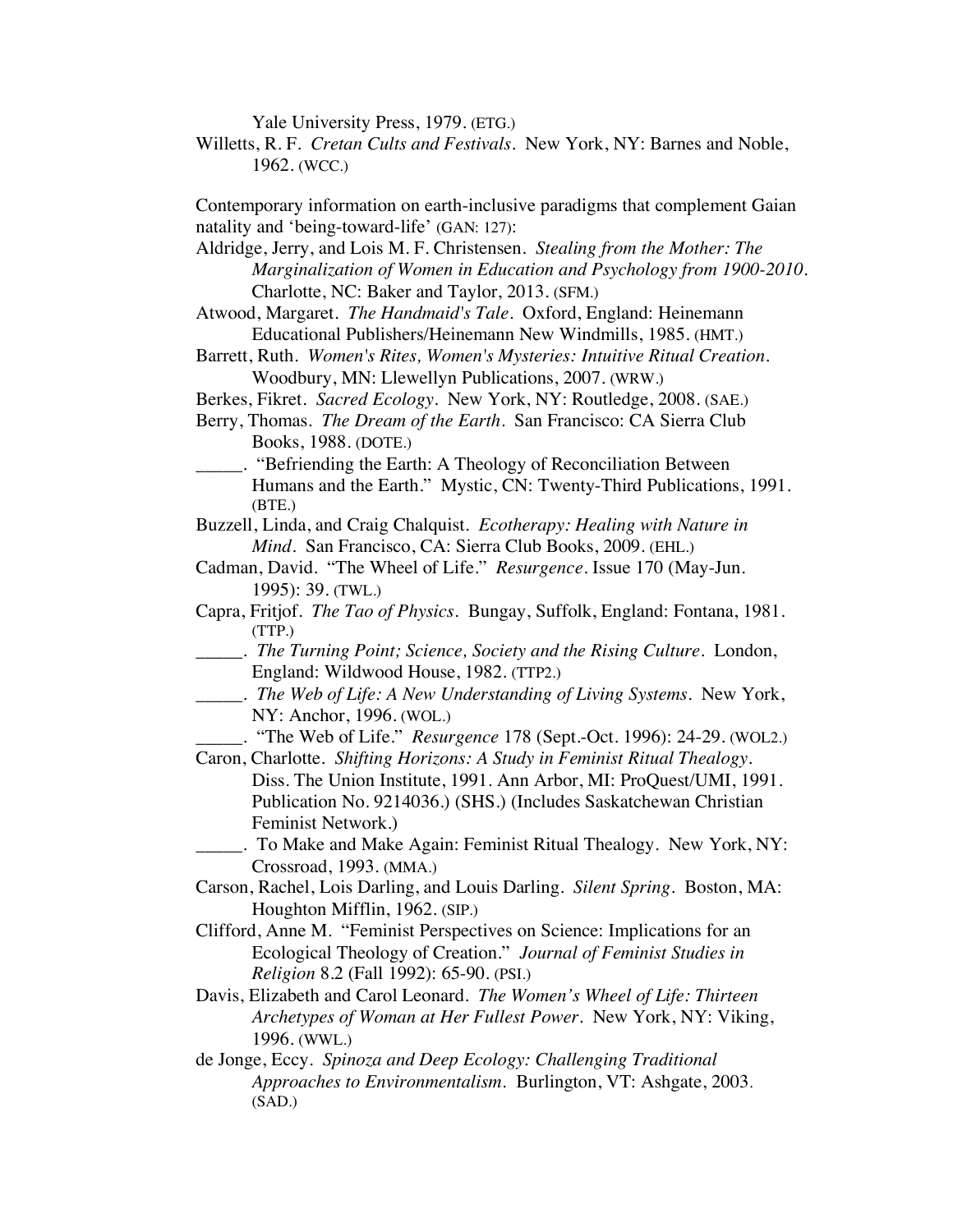- Emerson, Ralph Waldo and Jaroslav Pelikan. *Nature*. Boston, MA: Beacon Press, 1985. (NAT.)
- Fiorenza, Elisabeth Schussler. *In Memory of Her: A Feminist Theological Reconstruction of Christian Origins*. London, England: SCM Press, 1983. (IMOH.)
- Fox, Warwick. *Toward a Transpersonal Ecology: Developing New Foundations For Environmentalism*. Boston, MA: Shambhala, 1990. (TTE.)
- Fuller, Robert C. *Spiritual, But Not Religious: Understanding Unchurched America*. New York, NY: Oxford University Press, 2001. Internet resource. (SNR.)
- Gheorghiu, Dragos. *Archaeology Experiences Spirituality?* Cambridge, England: Cambridge Scholars, 2011. (AES)
- Gilroy, Daniel A. G. "The Genesis and Ecology Debate." Memorial University of Newfoundland (Canada), 2001. Ann Arbor, MI, *ProQuest.* Web. 25 Feb. 2015. (GAE.)
- Goodison, Lucy. *Moving Heaven and Earth: Sexuality, Spirituality and Social Change*. Aylesbury, Bucks, England: The Women's Press, 1990. (MHE.)
- Griffin, Susan. *Woman and Nature: The Roaring Inside Her*. New York, NY: Harper and Collins, 1978. (WAN.)
- Harman, Willis W. "Toward a Science of Wholeness." Harman, Willis W., and Jane Clark, Eds. *New Metaphysical Foundations of Modern Science.* Sausalito, CA: Institute of Noetic Sciences, 1994. 375-395. (MNF.)
- Hartshorne, Charles. *The Divine Relativity: A Social Conception of God*. The Terry Lectures. New Haven, CN: Yale Univ. Press, 1948. (DR.)
- Hibbard, Whit. "Ecology A Review." *The Trumpet* 19:2 (2003). 23-58. (EAR.)
- Jantsch, Erich. The Self-Organizing Universe: Scientific and Human Implications of the Emerging Paradigm of Evolution. Oxford, England: Pergamon Press, 1980. (SOU.)
- Joan, Eahr Amelia. "Ochre's Living Lineage: The Gyne-Morphic Bloodline of Spirituality." Publication, 2018. (OLL.)
- *Journey of the Universe*. Northcutt, Patsy, David Kennard, Brian Swimme, Mary E. Tucker, and John Grim. California: Northcutt Productions, (U.S.), et al. 1 Videodisc (65 min.) KQED Home Video, 2011. (JOU.)
- LaChapelle, Dolores. *Sacred Land, Sacred Sex: Rapture of the Deep: Concerning Deep Ecology and Celebrating Life*. Durango, CO: Kivakí Press, 1988. (SLS.)
- Lash, John Lamb. *Not in His Image: Gnostic Vision, Sacred Ecology, and the Future of Belief.* White River, VT: Chelsea Green Publishing, 2006. (NHI.)
- Livingstone, Glenys D. *The Female Metaphor Virgin, Mother, Crone of the Dynamic Cosmological Unfolding: Her Embodiment in Seasonal Ritual as a Catalyst for Personal and Cultural Change*. Thesis (Ph.D.) University of Western Sydney, 2002. (TFM.)
- \_\_\_\_\_. *PaGaian Cosmology: Re-inventing Earth-Based Goddess Religion.* New York, NY: iUniverse, 2005. (TFM.)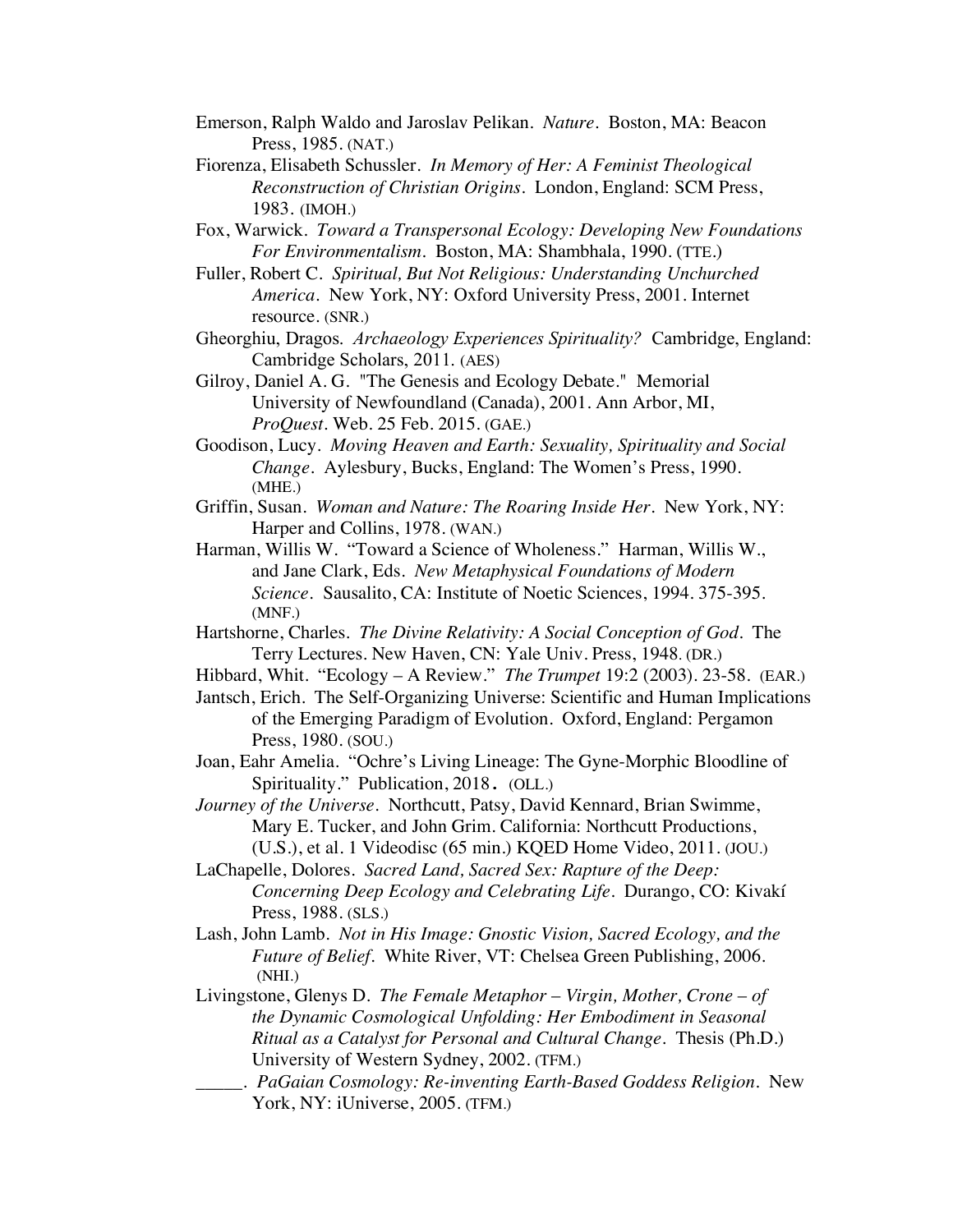- Lovelock, James. *Gaia: A New Look at Life on Earth*. Oxford, England: Oxford University Press, 1987. (GN.)
	- \_\_\_\_\_. *Healing Gaia: Practical Medicine for the Planet*. New York, NY: Harmony Books, 1991. (HGP)
- MacCormack, Carol P., and Marilyn Strathern. *Nature, Culture, and Gender*. Cambridge, England: Cambridge University Press, 1998. (NCG.)
- Macy, Joanna. *World as Lover, World as Self*. Berkeley, CA: Parallax Press, 1991. (WLW.)
- Mann, Barbara Alice. *Daughters of Mother Earth: The Wisdom of Native American Women.* Westport, CN: Praeger, 2006. (DOM.)
- Margulis, Lynn. *Symbiosis in Cell Evolution: Microbial Communities in The Archean and Proterozoic Eons*. New York, NY: Freeman 1993. (SCE.)
- McGaa, Ed. *Mother Earth Spirituality: Native American Paths to Healing Ourselves and Our World.* 1st ed. San Francisco, CA: Harper & Row, 1990. (MESP.)
- Merchant, Carolyn. *The Death of Nature.* New York, NY: Harper and Row, 1980. (DON.)
- Metzner, Ralph. *The Well of Remembrance: Rediscovering the Earth Wisdom.* Boston, MA: Shambhala, 1994. (WOR.)
- Naess, Arne. "The Shallow and the Deep, Long-Range Ecology Movement: A Summary." *Inquiry: An Interdisciplinary Journal of Philosophy* 16. 1-4 (1973): 95-100. (SDL.)
- Naess, Arne, and David Rothenberg*. Ecology, Community, and Lifestyle: Outline of an Ecosophy*. Cambridge: Cambridge University Press, 1989. (ECL.)
- Næss, Arne, Dekke Eide, et al. *Deep Ecology of Wisdom: Explorations In Unities of Nature and Cultures, Selected Papers.* Dordrecht, Netherlands: Springer, 2005. (DEW.)
- Nash, Roderick. *The Rights of Nature: A History of Environmental Ethics*. Madison, WI: University of Wisconsin Press, 1989. (RON.)
- Ochshorn, Judith. *Female Experience and the Nature of the Divine*. Bloomington, IN: Indiana University Press, 1981. (FE.)
- Plant, Judith, Ed. *Healing the Wounds: The Promise of Ecofeminism*. Philadelphia, PA: New Society Publishers, 1989. (HW.)
- Plumwood, Val. *Environmental Culture: The Ecological Crisis of Reason*. Environmental Philosophies Series. London Series. London, England: Routledge, 2002. (ECE.)
- Raphael, Melissa. *Thealogy and Embodiment: The Post-Patriarchal Reconstruction of Female Sacrality*. Sheffield, England: Sheffield Academic Press Ltd., 1996. (TEPP.)
- Reid-Bowen, Paul. *Goddess as Nature: Towards a Philosophical Thealogy.* Burlington, VT: Ashgate Publishing Co., 2007. 51, 95, 127-8. (GAN.)
- Roszak, Theodore. *The Voice of the Earth*. New York, NY: Simon & Schuster, 1992. (VOE.)
- Roszak, Theodore, Mary E. Gomes, and Allen D. Kanner. *Ecopsychology:*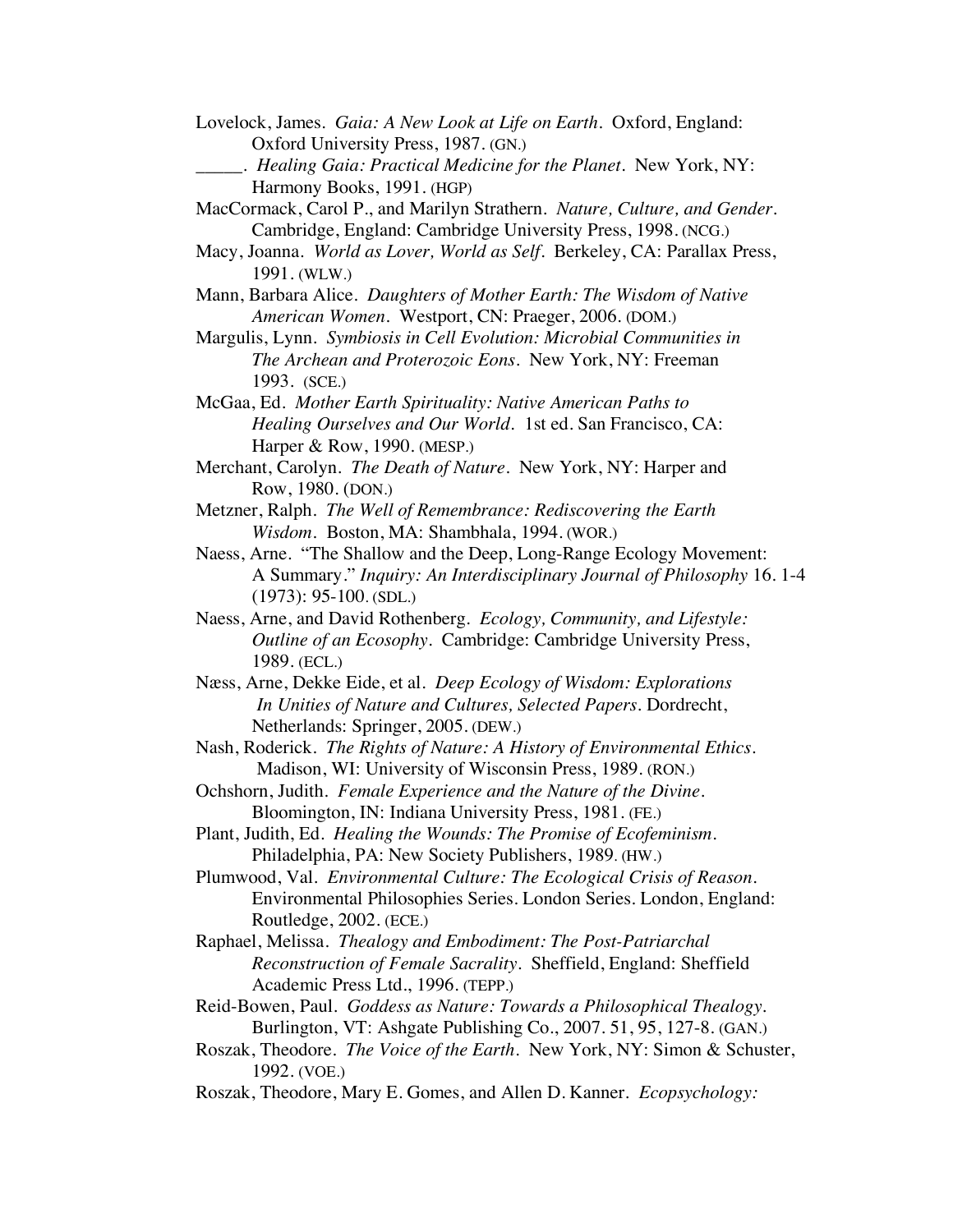*Restoring the Earth, Healing the Mind*. San Francisco, CA: Sierra Club Books, 1995. (ERT.)

- Sahtouris, Elisabet. *Gaia: The Human Journey from Chaos to Cosmos*. New York, NY: Pocket Books, 1989. (GH.)
	- \_\_\_\_\_. *Earthdance: Living Systems in Evolution*. San Jose, CA: University Press, 2004. (ELS.)
- Sells, Angela M. *Sabina Spielrein: The Woman and the Myth*. Charlotte, NC: Baker and Taylor Coutts, 2017. (SST.)
- Sessions, George. *Deep Ecology for the Twenty-First Century*. Boston, MA: Shambhala, 1994. (DET.)
- Sheldrake, Rupert. *The Rebirth of Nature: The Greening of Science and God*. New York, NY: Bantam Books, 1991. (TRN.)
- Snell, Tristan L., Janette G. Simmonds, and R. Scott Webster. "Spirituality in the Work of Theodore Roszak: Implications for Contemporary Ecopsychology." *Ecopsychology*. 3.2 (Jun. 2011): 105-113. (SIW.)
- Spretnak, Charlene. "Radical Nonduality to Ecofeminist Philosophy." *Ecofeminism: Women, Culture, and Nature*. Eds. Warren, Karen, and Nisvan Erkal. Bloomington, IN: Indiana University Press, 1997. (RNR.)
- \_\_\_\_\_. *Relational Reality: New Directions of Interrelatedness That Are Transforming the Modern World*. Topsham, ME: Green Horizon Books, 2011. (RRD.)

Starhawk. *The Spiral Dance: A Rebirth of the Ancient Religion of the Great Goddess.* San Francisco, CA: Harper and Row, 1979. (TSD.)

- \_\_\_\_\_. *The Earth Path: Grounding Our Spirits in the Rhythm of Nature*. San Francisco, CA: HarperSanFrancisco, 2004. (TEP.)
- Stone, Merlin. *When God Was a Woman*. New York, NY: Harcourt Brace Javanovich, 1978. (GW.)
- Swimme, Brian. *The Hidden Heart of the Cosmos: Humanity and the New Story*. Maryknoll, NY: Orbis Books, 1996. (HHTC.)
- Thompson, William Irving. *Gaia 2: Emergence: The New Science of Becoming.* Hudson, NY: Lindisfarne Press, 1991. (GEN.)
- Turney, Jon. *Lovelock and Gaia: Signs of Life.* New York, NY Columbia University Press, 2003. (LGS.)
- Wagner, Sally Marie Roesch. *That Word Is Liberty: A Biography of Matilda Joslyn Gage*. Diss. University of California, Santa Cruz, Proquest/UMI, 1978. (Publication No. 302912010). (WIL.)
- Wagner, Sally R. *The Untold Story of the Iroquois Influence on Early Feminists: Essays*.Aberdeen SD: Sky Carrier Press, 1996. (US.)
- Wagner, Sally. *Sisters in Spirit: The Iroquois Influence on Early American Feminists*. Summertown, TN: Native Voices, 2001. (SIS.)
- Wall, Steve. *Wisdom's Daughters: Conversations with Women Elders of Native America.* San Francisco, CA: HarperCollins, 1993. (WDS.)
- Warren, Karen. *Ecofeminist Philosophy: A Western Perspective on What It Is and Why It Matters*. Studies in social, political, and legal philosophy. Lanham, MD: Rowman and Littlefield, 2000. (EPW.)
- White, Lynn Jr. "The Historical Roots of Our Ecologic Crisis." *Science* 155.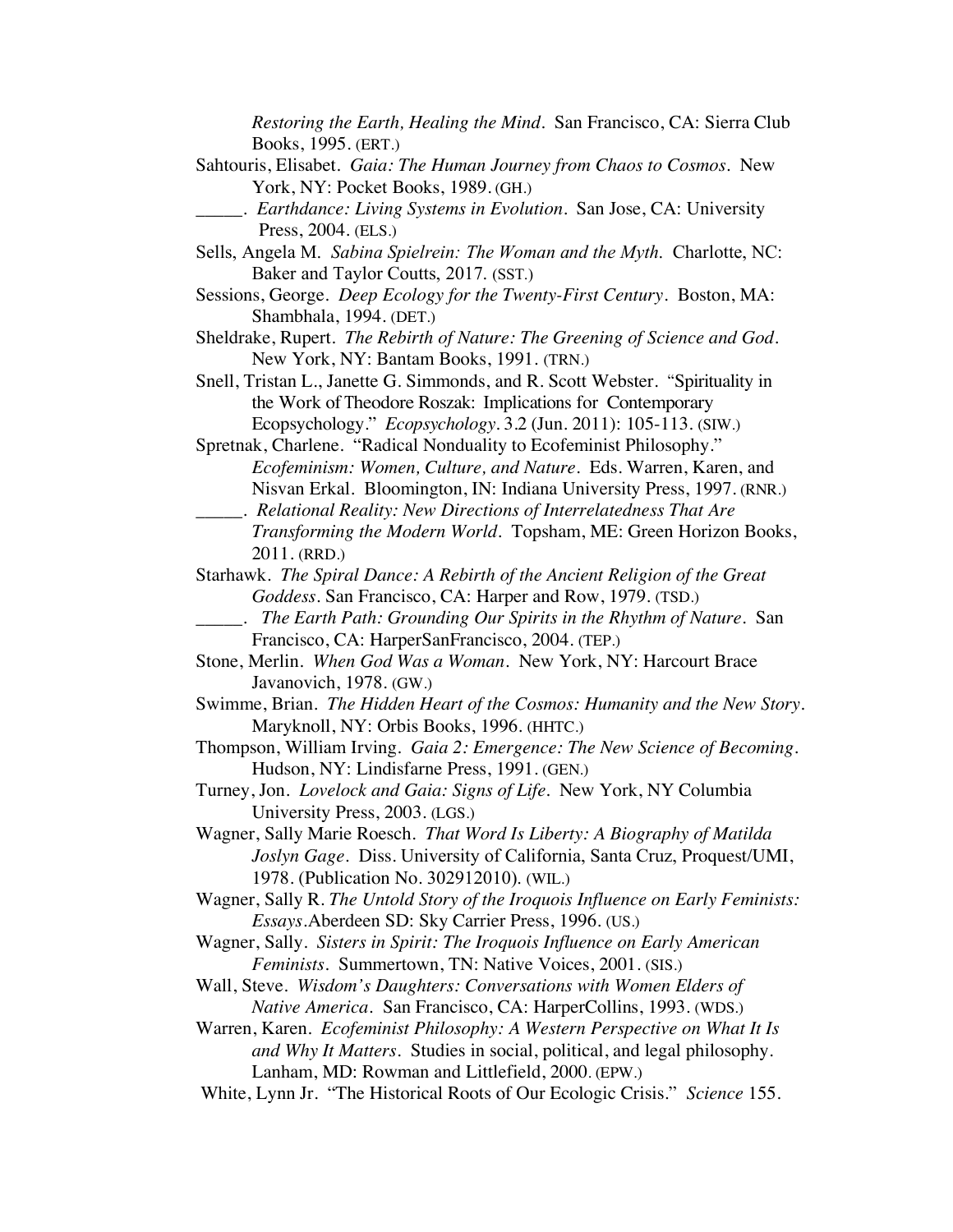3767 (Mar. 10, 1967): 1203-1207. (HRE.)

- Whitehead, Alfred North. *Process and Reality, An Essay in Cosmology.* New York, NY: Harper & Row, 1960. (Cited in Christ, *Feminist Theology*.) (PAR.)
- Zimmer, Hienrich. "The Indian World Mother." *The Mystic Vision; Papers From the Eranos Yearbooks.* Ed. Joseph Campbell. The Bollingen Series, 30:6. London, England: Routledge and Kegan Paul, 1969. (IWM.)

Further underworld/labyrinthine descent (Greek, *katabasis)* research: 30,000, Labyrinths, Spirals, and Meanders; 4000, Sumer, Mesopotamia and Mythologems; 1750, Hammurabian Dynasty, Babylon, Ishtar, and Inanna; 1750, Ishtar; 630-620, Goddess Kore, Izmir Turkey; 500, Greek Mysteries; 282-263, Demeter's Priene Temple; and 200, Greece and Pergamon, Anatolia. \* (RGS.) \* For the matrix of descent and re–turned deities see RG: 37-48 CE, Mary and Pagan Goddesses.

(Further information on the Pergamon mystery rites is pending, including the nearby Myrina temple affiliated with early Amazons of possibly Scythian origins from Colchis.)

Further Eleusis research:

- Gadon, Elinor W. *The Once & Future Goddess: A Symbol of Our Time.* San Francisco, CA: Harper & Row, 1989. 154-157. (OFG.)
- Keller, Mara Lynn. "The Eleusinian Mysteries of Demeter and Persephone: Fertility, Sexuality, and Rebirth." *Journal of Feminist Studies in Religion* 4.1 (Spring 1988): 27-54. (EMDP.)

For a translation of "The Homeric Hymn to Demeter" by Helene P. Foley see: Agha-Jaffar, Tamara. *Demeter and Persephone: Lessons from a Myth*. Jefferson, NC: McFarland, 2002. (DPL: 173-185.)

Further Demeter research: 7000-3500 (1450), Old Europe; 4000, Nile Bird Goddess, Egypt; 2000, Indo-European Tribes; 1100-800, Mediterranean Dark Ages; 630-620, Goddess Kore, Izmir Turkey; 575, Acropolis and Sanctuary of Demeter Malophoros, Selinus Sicily; 282-263, Demeter's Priene Temple; and 200, Greece and Pergamon, Anatolia. (RGS.) (Also see RG: 37-48 CE, Mary and Pagan Goddesses.)

IMAGE: MAP: SICILY, ITALY. PHOTO: © GSA. DESCRIPTION: MAP: SICILY, ITALY. SLIDE LOCATION MSC. ITALY, SHEET MAPS, ROW 1, SLEEVE 3, SLIDE #8, BCE. CO\_MIT\_MAP\_R1\_SL3\_S8 SHOT ON LOCATION: BRITISH MUSEUM: LONDON, ENGLAND. NOTE 1: FIELDWORK PROJECT 2002.

IMAGE: TEMPLE OF CHTHONIC DEITY DEMETER–KORE: AGRIGENTO, SICILY. PHOTO: © GSA. DESCRIPTION TEMPLE OF CHTHONIC DEITY DEMETER–KORE, AGRIGENTO, SICILY. SLIDE LOCATION SICILY, SHEET 10, ROW 2, SLEEVE 2, SLIDE #18, BCE.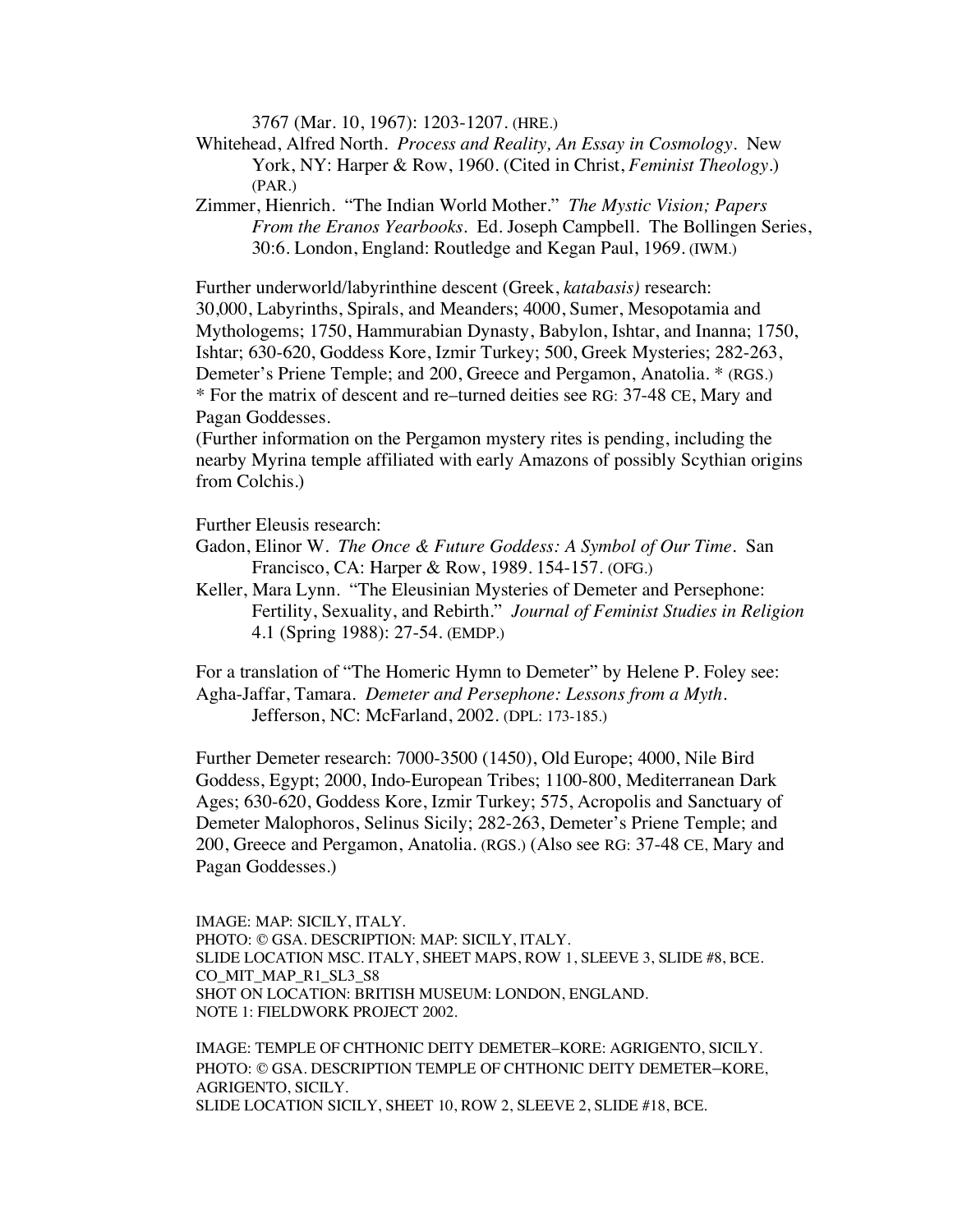CU\_SIC\_S10\_R2\_SL2\_S18

SHOT ON LOCATION: AKRAGAS, LATER AGRIGENTUM (AGRIGENTO): SICILY, ITALY.

NOTE 1: ALSO KNOWN AS THE TEMPLE OF THE CHTHONIC DEITIES. NOTE 2:

> OTHER DEMETER TEMPLE REMAINS CAN BE FOUND IN THE EASTERN PART OF THE CITY UNDER ST. BIAGIO CHURCH. ALSO SEE A SECOND (PRE-HELLENIC) DEMETER–KORE SANCTUARY INC. 2 GROTTOS, NATURAL SPRINGS, AND BUSTS OF DEMETER–KORE (RGS).

NOTE 3: FIELDWORK 1998.

IMAGE: GOLD STATUE OF CATHEDRA (SEATED) GODDESS: DEMETER. PHOTO: © GSA. DESCRIPTION: SEATED (CATHEDRA) GOLD WITH CORNUCOPIA.

SLIDE LOCATION FRANCE, SHEET 1, ROW 2, SLEEVE 2, SLIDE #6, BCE. CO\_FRA\_S1\_R2\_SL2\_S6.jpg

SHOT ON LOCATION: MUSÉE DU LOUVRE: PARIS, FRANCE.

NOTE 1: "ALONG WITH THE CULTIVATION OF GRAIN, GREEK GODDESS DEMETER ALSO BECOMES KNOWN AS THE LAW–GIVER (*THESMOPHOROS*) (RC: 233; RGS)." NOTE 2:

THE GREAT FESTIVAL OF THESMOPHORIA, DURING THE MONTH OF PYANEPSION, WAS ALSO DEDICATED TO DEMETER. THIS CELEBRATION WAS RESTRICTED TO WOMEN, AND HERE AGAIN, CAKES WERE THE CULTIC SACRIFICIAL OFFERINGS (TVG: 175). (RGS.)

NOTE 3: FIELDWORK PROJECT 1980-1989.

IMAGE: DOUBLE GODDESS DEMETER/PERSEPHONE–KORE: IZMIR, (ANATOLIA) TURKEY.

PHOTO: © GSA. DESCRIPTION: MARBLE STATUE OF DOUBLE GODDESS DEMETER/ PERSEPHONE–KORE: IZMIR, (ANATOLIA) TURKEY.

SLIDE LOCATION TURKEY, SHEET 111, ROW 2, SLEEVE 5, SLIDE #Bj255, 150-30 BCE. CO\_TUR\_S111\_R2\_SL5\_SBj255

SHOT ON LOCATION: IZMIR ARCHAEOLOGICAL MUSEUM: IZMIR, (ANATOLIA) TURKEY.

NOTE 1: "MAIDEN FORM (KORE) OF THE GODDESS SHARE[S] THE FUNCTIONS OF THE MATURE FORM (DEMETER), AS GIVER OF CROPS ON THE EARTH AND RULER OF THE UNDERWORLD (LG: 100)."

NOTE 2: SEE GOODISON FOR FURTHER FIGURES OF FEMALE PAIRS. (MHE: 152.) NOTE 3: (RGS: 1000, DOUBLE GODDESS TRANSITION.) NOTE 4: FIELDWORK PROJECT 1986.

IMAGE: DEMETER – PERSEPHONE AND IAKCHOS: GREECE. PHOTO: © GSA. DESCRIPTION: GREEK DEMETER, PERSEPHONE/KORE AND SON IAKCHOS/TRIPTOLEMOS.

SLIDE LOCATION CRETE, SHEET 3, ROW 3, SLEEVE 2, SLIDE #32, 5-CENTURY BCE. CU\_CRE\_S3\_R3\_SL2\_S32.

SHOT ON LOCATION: METROPOLITAN MUSEUM OF ART, NEW YORK, NY. NOTE 1:

DURING THE PERIOD OF ATTIC CONTROL OVER THE [ELEUSIS] SANCTUARY, A DELIBERATE ATTEMPT WAS MADE TO REDUCE THE EARTH MOTHER SYMBOLISM OF THE CULT [CULTURE]. IN ACCORDANCE WITH THE PATTERN OF 'DEFEMINIZATION' OF MYTHS. A NEW MALE OBJECT OF WORSHIP WAS INTRODUCED, THE BOY IAKCHOS, LATER CALLED TRIPTOLEMOS (TROP: 351).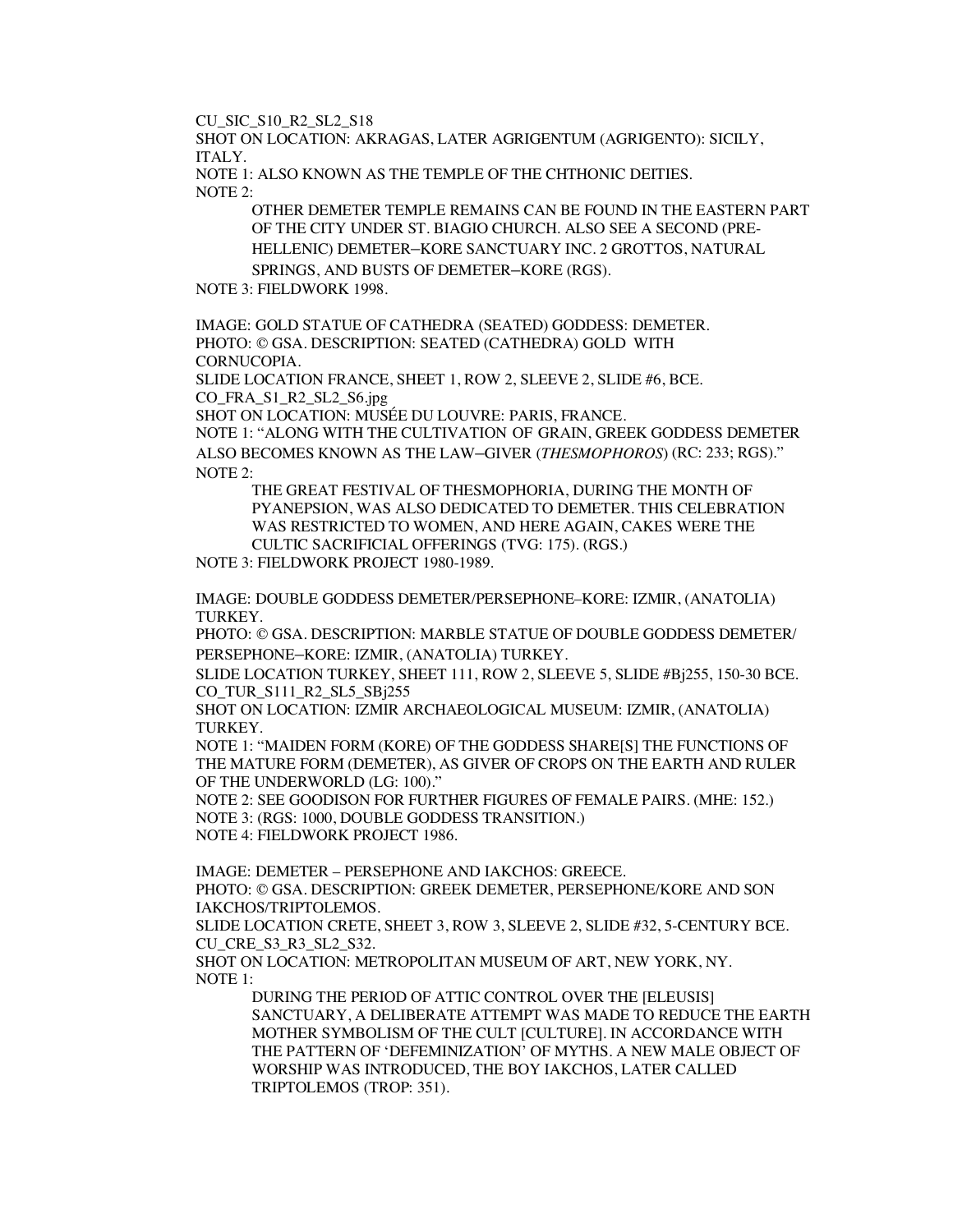NOTE 2: "IN THE GOLDEN AGE OF GREECE, DEMETER'S SYMBOLIC ROLE AS THE GIVER OF LIFE WAS TAKEN OVER BY A MALE SURROGATE, HER DIVINE SON, A MODEL FOR THE FUTURE CHRISTIAN MYSTERY (OFG: 163)." NOTE 3: FIELDWORK PROJECT 1993. PHOTO NOTE: IMAGEOVEREXPOSED ,CHRISI KARVONIDES' TEAM.

IMAGE: DEITY DEMETER HOLDING A PIGLET: CARTHAGE OR DUGGA, TUNISIA. PHOTO: © GSA. DESCRIPTION: STANDING DEITY DEMETER HOLDING A PIGLET, TUNIS, TUNISIA.

SLIDE LOCATION TUNISIA, SHEET 7, ROW 2, SLEEVE 3, SLIDE #32C, BCE. CO\_TUN\_S7\_R2\_SL3\_S32C.jpg

SHOT ON LOCATION: BARDO MUSEUM: TUNIS, TUNISIA. NOTE 1: FIELDWORK PROJECT 1989.

IMAGE: TEMPLE OF DIOSKOUROI: AGRIGENTO, SICILY. PHOTO: © GSA. DESCRIPTION TEMPLE OF TEMPLE OF DIOSKOUROI, AGRIGENTO, SICILY. SLIDE LOCATION SICILY, SHEET 9, ROW 3, SLEEVE 4, SLIDE #31, BCE. CU\_SIC\_S9\_R3\_SL4\_S31 SHOT ON LOCATION: AKRAGAS, LATER AGRIGENTUM (AGRIGENTO): SICILY, ITALY. NOTE 1: ALSO, KNOWN AS THE TEMPLE OF CHTHONIC DEITIES. NOTE 2: IN THE BACKGROUND OF CHTHONIAN DEMETER (OR JUNO). NOTE 3: FIELDWORK 1998.

IMAGE: CONCORD (AKRAGAS) TEMPLE: AGRIGENTO, SICILY. PHOTO: © GSA. DESCRIPTION W. FRONT VIEW OF DORIC CONCORD (AKRAGAS) TEMPLE (LATER ST. PETER & PAUL CHURCH 450-440 AD) AGRIGENTO, SICILY. (COLUMNS, PEDIMENTS AND CORNICE ARE STILL STANDING.) SLIDE LOCATION SICILY, SHEET 8, ROW 1, SLEEVE 4, SLIDE #28, 6TH c. AD. CU\_SIC\_S8\_R1\_SL4\_S28 SHOT ON LOCATION: AKRAGAS, LATER AGRIGENTUM (AGRIGENTO): SICILY, ITALY. NOTE 1: TWO OTHER ALL BUT IDENTICAL 450 BCE DORIC TEMPLES INCLUDE HERA

II IN PAESTUM ITALY AND THE HEPHAESTEUM IN ATHENS. (CS: 130.) NOTE 2: FIELDWORK 1998.

IMAGE: TEMPLE OF HERAKLES: AGRIGENTO, SICILY. PHOTO: © GSA. DESCRIPTION TEMPLE OF HERAKLES, AGRIGENTO, SICILY. SLIDE LOCATION SICILY, SHEET 8, ROW 3, SLEEVE 3, SLIDE #35, BCE. CU\_SIC\_S8\_R3\_SL3\_S35 SHOT ON LOCATION: AKRAGAS LATER AGRIGENTUM: AGRIGENTO, SICILY. NOTE 1: FIELDWORK 1998.

IMAGE: ROCK–CUT TOMBS: AGRIGENTO, SICILY. PHOTO: © GSA. DESCRIPTION ROCK–CUT TOMBS AND CATACOMBS WITH ARCHED ENTRANCES AND ROUND INTERIOR HALLS, AGRIGENTO, SICILY. SLIDE LOCATION SICILY, SHEET 7, ROW 1, SLEEVE 2, SLIDE #10, BCE. CU\_SIC\_S7\_R1\_SL2\_S10 SHOT ON LOCATION: AKRAGAS LATER AGRIGENTUM: AGRIGENTO, SICILY. NOTE 1: FIELDWORK 1998.

IMAGE: CORNER OF ROCK–CUT TOMBS: AGRIGENTO, SICILY. PHOTO: © GSA. DESCRIPTION: SKYLINE AT THE CORNER OF THE ROCK–CUT TOMBS AND CATACOMBS, AGRIGENTO, SICILY.